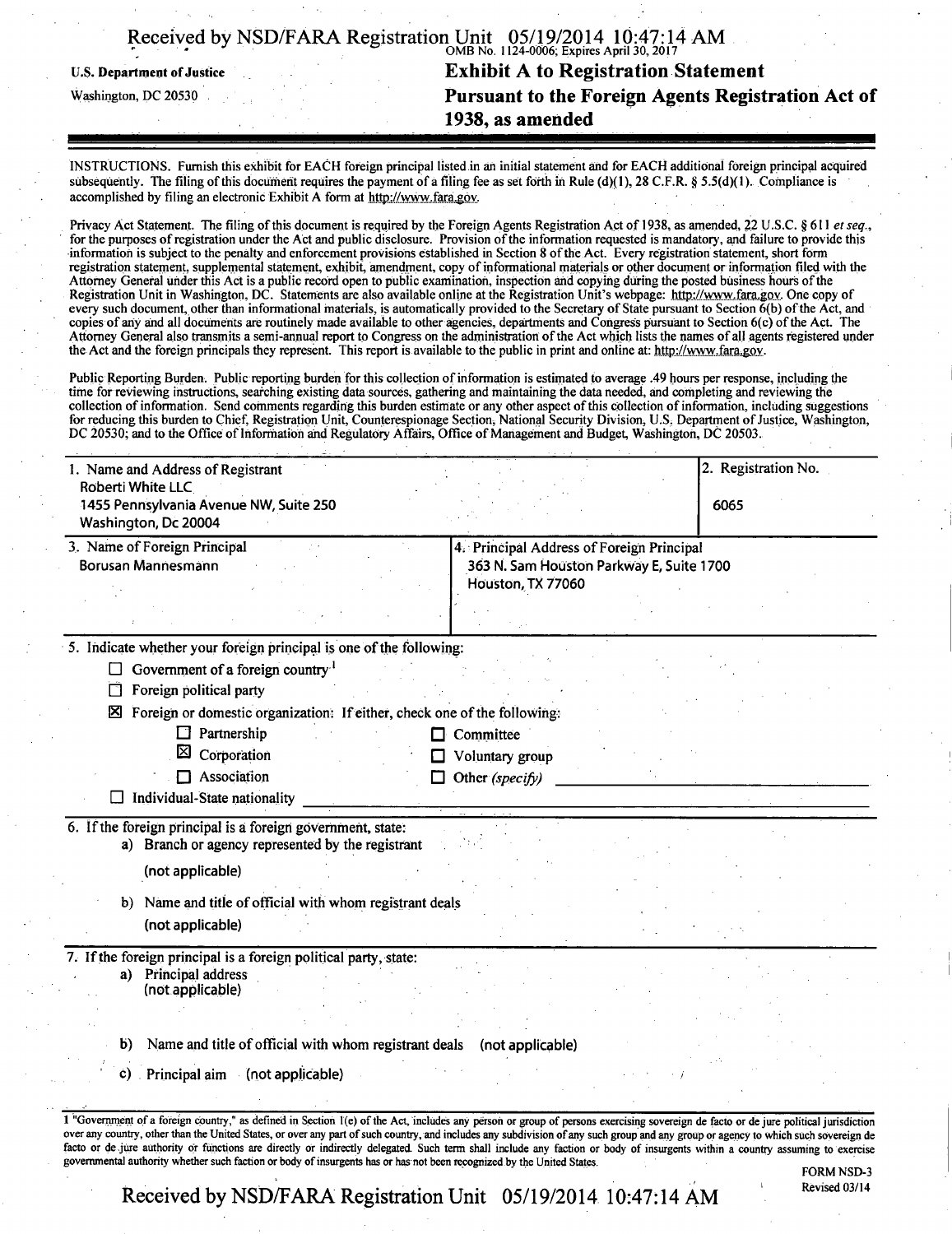8. If the foreign principal is not a foreign government or a foreign political party : a) State the nature of the business or activity of this foreign principal.

Steel industry

|  |  |  | b) Is this foreign principal: |
|--|--|--|-------------------------------|
|  |  |  |                               |

| Supervised by a foreign government, foreign political party, or other foreign principal         | Yes $\Box$ No $\boxtimes$  |
|-------------------------------------------------------------------------------------------------|----------------------------|
| Owned by a foreign government, foreign political party, or other foreign principal              | Yes $\Box$ No $\boxtimes$  |
| Directed by a foreign government, foreign political party, or other foreign principal           | Yes $\Box$ No $\boxtimes$  |
| Controlled by a foreign government, foreign political party, or other foreign principal         | $Yes \Box No \boxtimes$    |
| Financed by a foreign government, foreign political party, or other foreign principal           | Yes $\square$ No $\square$ |
| Subsidized in part by a foreign government, foreign political party, or other foreign principal | Yes $\times$ No $\Box$     |

*9. Explain fully all items answered "Yes" in Item 8(b). (If additional space is needed, a full insert page must be used.)* 

Yes was checked in Section 8 b "Subsidized", because the U.S. Department of Commerce issued a preliminary determination on April 18,2014 that the Republic of Turkey is subsidizing Borusan Mannesmann by providing hot-rolled steel coil for less than adequate remuneration. The client seeks to reverse this determination.

10. If the foreign principal is an organization and is not owned or controlled by a foreign government, foreign political party or other foreign principal, state who owns and controls it.

Borusan Mannesmann is owned by Borusan Holdings.

## **EXECUTION**

In accordance with 28 U.S.C. § 1746, the undersigned swears or affirms under penalty of perjury that he/she has read the information set forth in this Exhibit A to the registration statement and that he/she is familiar with the contents thereof and that such contents are in their entirety true and accurate to the best of his/her knowledge and belief.

|                                  | $m_{\rm B}$ , $m_{\rm B}$         |                                      |
|----------------------------------|-----------------------------------|--------------------------------------|
| Date of Exhibit A Name and Title |                                   | Signature                            |
| May 19, 2014                     | Vincent A. Roberti, Sr., Chairman | /s/Vincent A. Roberti Sr.<br>eSianed |

**Received by NSD/FARA Registration Unit 05/19/2014 10:47:14 AM**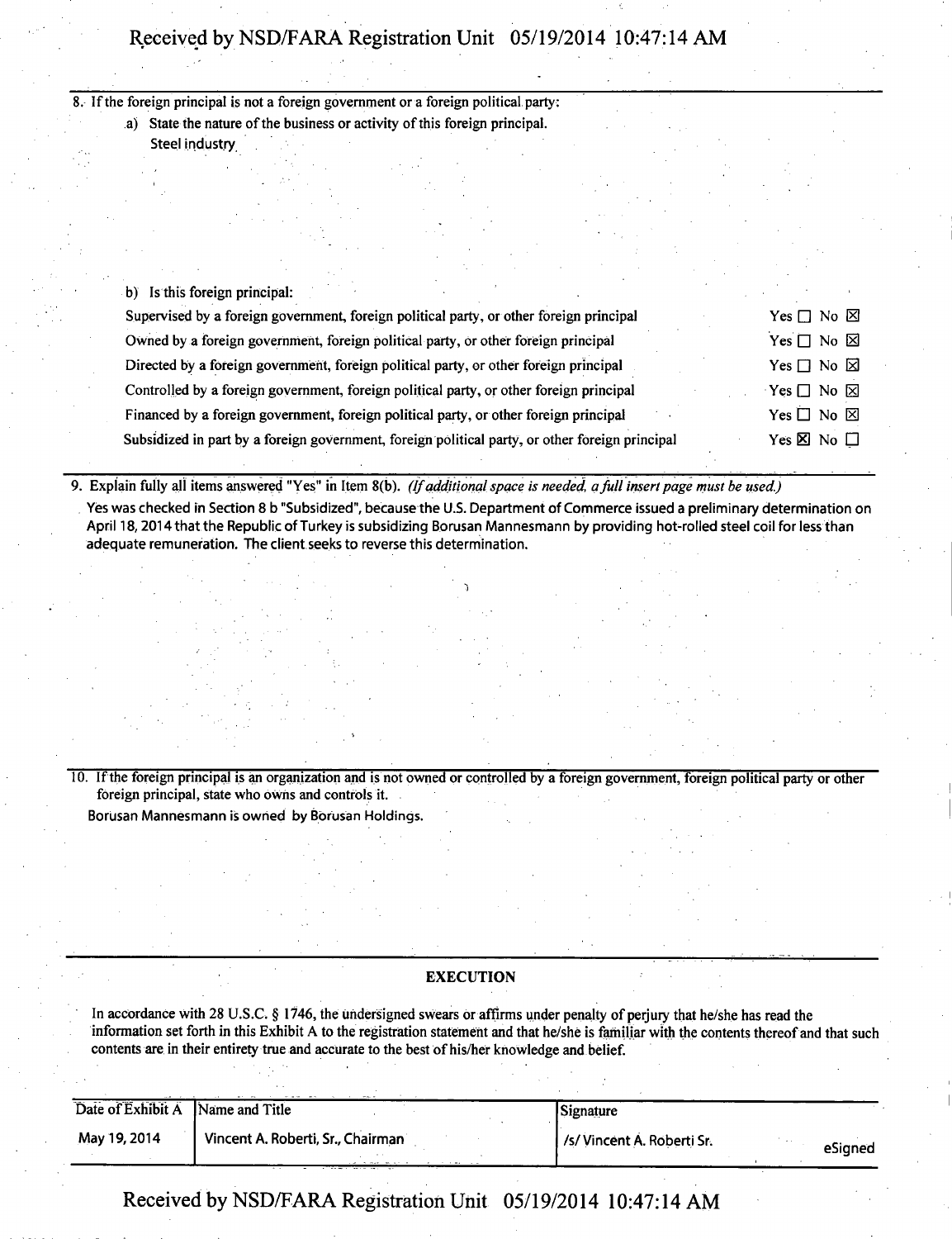## • • OMB No. 1124-0004; Expires April 30,2017 **u.s. Department of Justice Exhibit B to Registration Statement Pursuant to the Foreign Agents Registration Act of 1938, as amended**

INSTRUCTIONS. A registrant must furnish as an Exhibit B copies of each written agreement and the terms and conditions of each oral agreement with his foreign principal, including all modifications of such agreements, or, where no contract exists, a ful l statement of all the circumstances by reason of which the registrant is acting as an agent of a foreign principal. Compliance is accomplished by filing an electronic Exhibit B form at http://www.fara.gov.

Privacy Act Statement. The filing of this document is required for the Foreign Agents Registration Act of 1938, as amended, 22 U.S.C. § 611 et seq., for the purposes of registration under the Act and public disclosure. Provision of the information requested is mandatory, and failure to provide the information is subject to the penalty and enforcement provisions established in Section 8 of the Act. Every registration statement, short form registration statement, supplemental statement, exhibit, amendment, copy of mformational materials or other document or information filed with the Attorney General under this Act is a public record open to public examination, inspection and copying during the posted business hours ofthe Registration Unit in Washington, DC. Statements are also available online at the Registration Unit's webpage: http://www.fara.gov. One copy of every such document, other than informational materials, is automatically provided to the Secretary of State pursuant to Section 6(b) of the Act, and copies of any and al l documents are routinely made available to other agencies, departments and Congress pursuant to Section 6(c) of the Act. The Attorney General also transmits a semiannual report to Congress on the administration of the Act which lists the names of all agents registered under the Act and the foreign principals they represent. This report is available to the public in print and online at: http://www.fara.gov.

Public Reporting Burden. Public reporting burden for this collection of information is estimated to average .33 hours per response, including the time for reviewing instructions, searching existing data sources, gathering and maintaining the data needed, and completing and reviewing the collection of information. Send comments regarding this burden estimate or any other aspect of this collection of information, including suggestions for reducing this burden to Chief, Registration Unit, Counterespionage Section, National Security Division, U.S. Department of Justice, Washington, DC 20530; and to the Office of Information and Regulatory Affairs, Office of Management and Budget, Washington, DC 20503.

| 1. Name of Registrant        | 2. Registration No. |  |
|------------------------------|---------------------|--|
| Roberti White LLC            | 6065                |  |
|                              |                     |  |
| 3. Name of Foreign Principal |                     |  |

Borusan Mannesmann

Check Appropriate Box:

- 4.  $\boxtimes$  The agreement between the registrant and the above-named foreign principal is a formal written contract. If this box is checked, attach a copy of the contract to this exhibit.
- 5.  $\Box$  There is no formal written contract between the registrant and the foreign principal. The agreement with the above-named foreign principal has resulted from an exchange of correspondence. If this box is checked, attach a copy of all pertinent correspondence, including a copy of any initial proposal which has been adopted by reference in such correspondence.
- 6.  $\Box$  The agreement or understanding between the registrant and the foreign principal is the result of neither a formal written contract nor an exchange of correspondence between the parties. If this box is checked, give a complete description below of the terms and conditions of the orai agreement or understanding, its duration, the fees and expenses, if any, to be received.
- 7. Describe fully the nature and method of performance of the above indicated agreement or understanding.

Research and analyze issues of concern to the principal; counsel the principal on the U.S. policies of concern, activities in Congress and the Executive branch, and developments on the U.S. political scene generally; and maintain contact, as necessary, with members of Congress and their staff, executive branch officials, members ofthe press, and nongovernmental organizations.

> FORM NSD-4 Revised 03/14

# Received by NSD/FARA Registration Unit 05/19/2014 10:47:11 AM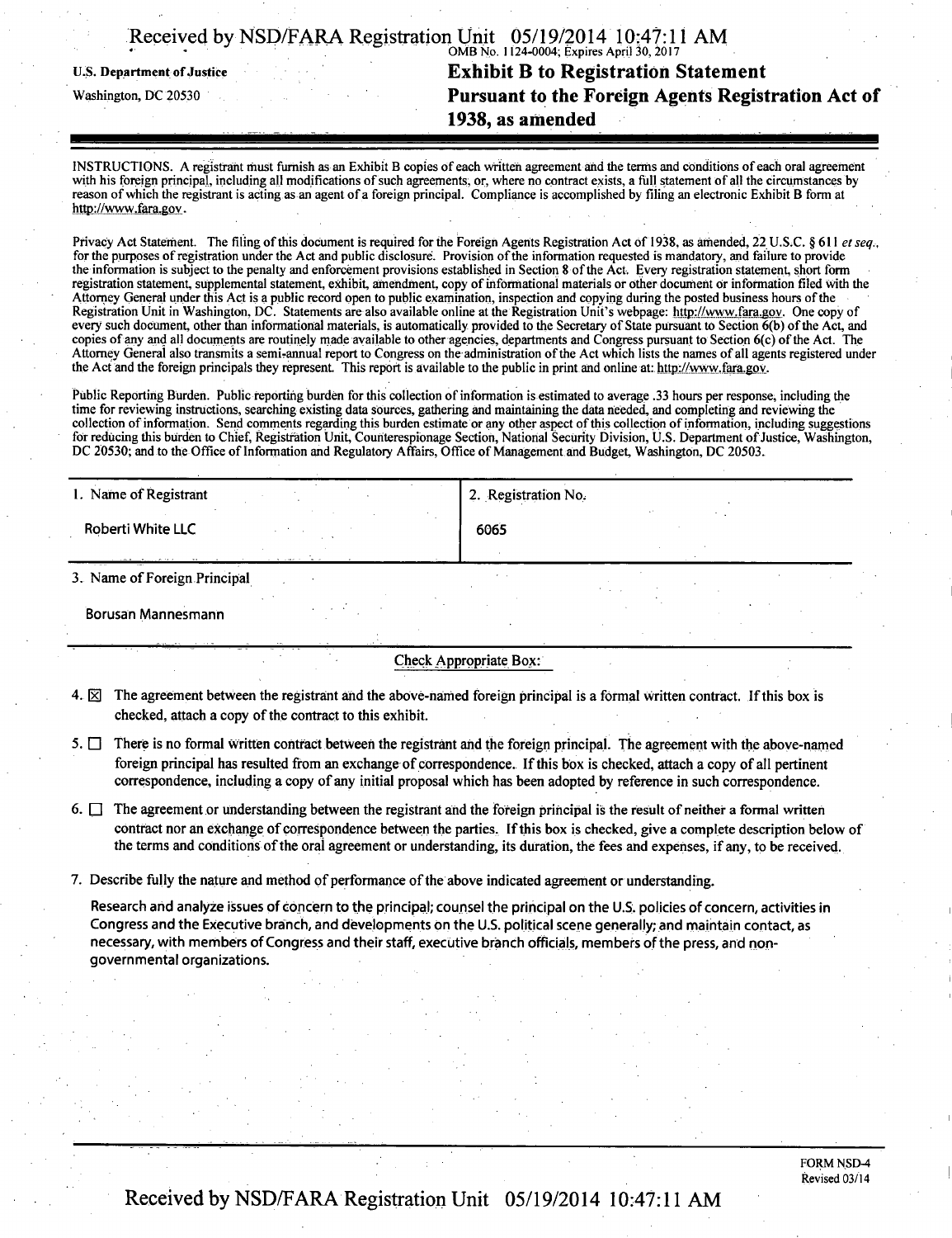8. Describe fully the activities the registrant engages in or proposes to engage in on behalf of the above foreign principal.

Registrant will provide strategic counsel to the principal on strengthening the principal's ties to the United States government and institutions. Registrant will also assist in communicating priority issues to relevant U.S. audiences, including the U.S. Congress, administration, media, and policy communities.

9. Will the activities on behalf of the above foreign principal include political activities as defined in Section 1(o) of the Act and in the footnote below? Yes  $\boxtimes$  No  $\Box$ the footnote below? Yes  $\boxtimes$ 

If yes, describe all such political activities indicating, among other things, the relations, interests or policies to be influenced together with the means to be employed to achieve this purpose.

The activities listed in item 8 will be undertaken in order to communication information to the principal, as well as to communicate information about the principal to interested persons in the public sector. At the request of the principal, meetings with members of Congress and their staff, and executive branch officials may be arranged.

## **EXECUTION**

In accordance with 28 U.S.C. § 1746, the undersigned swears or affirms under penalty of perjury that he/she has read the information set forth in this Exhibit B to the registration statement and that he/she is familiar with the contents thereof and that such contents are in their entirety true and accurate to the best of his/her knowledge and belief.

| Date of Exhibit B | Name and Title                                                                                                                                                                                                                                                                                                                                                                                                                                                                                                                                                            | Signature                   |         |
|-------------------|---------------------------------------------------------------------------------------------------------------------------------------------------------------------------------------------------------------------------------------------------------------------------------------------------------------------------------------------------------------------------------------------------------------------------------------------------------------------------------------------------------------------------------------------------------------------------|-----------------------------|---------|
| May 19, 2014      | Vincent A. Roberti, Sr., Chairman                                                                                                                                                                                                                                                                                                                                                                                                                                                                                                                                         | /s/ Vincent A. Roberti, Sr. | eSianed |
| party.            | Footnote: "Political activity," as defined in Section 1(o) of the Act, means any activity which the person engaging in believes will, or that the person intends to, in any way influence<br>any agency or official of the Government of the United States or any section of the public within the United States with reference to formulating, adopting, or changing the<br>domestic or foreign policies of the United States or with reference to the political or public interests, policies, or relations of a government of a foreign country or a foreign political |                             |         |

**Received by NSD/FARA Registration Unit 05/19/2014 10:47:11 AM**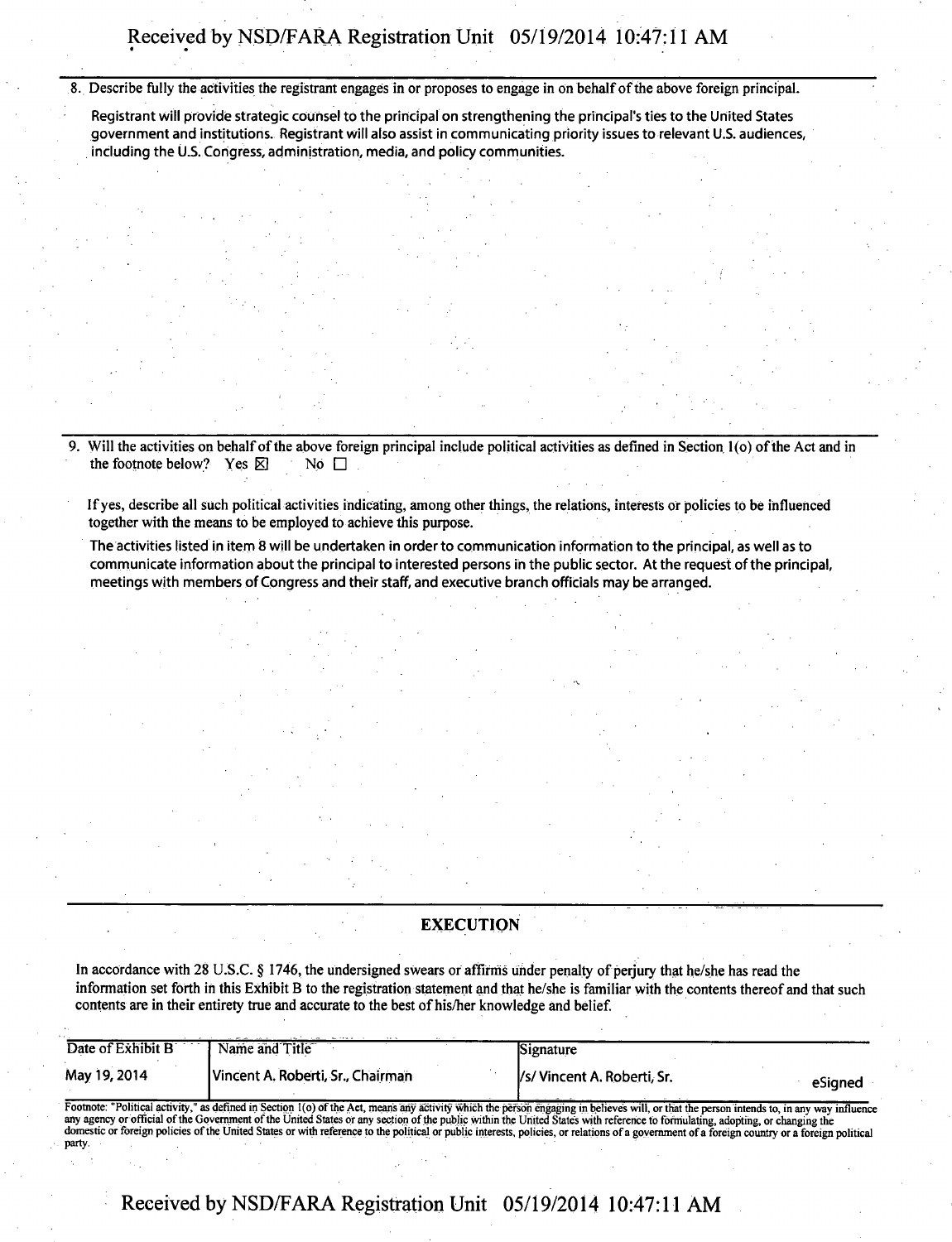# **<sup>R</sup>Roberti w + White**

GOVERNMENT RELATIONS & STRATEGIC COMMUNICATIONS THE WILLARD BUILDING 1455 PENNSYLVANIA AVE., NW, SUITE 250

> WASHINGTON, D.C. 20004 PHONE: (202) 624-0395 FACSIMILE: (202) 624-0396

## AGREEMENT ON COSULTING SERVICES (LOBBYING)

Signed on the *OS-*(Day)

 $\overline{05}$  2014 between:

1. Borusan Mannesmann, 363 N, Sam Houston Parkway E., Suite 1700, Houston. TX 77060

and

2. Roberti+White LLC, 1455 Pennsylvania Ave., NW, Suite 250, Washington DC, 20004, represented by Vin Roberti

The Contracting Parties have agreed as follows:

#### Article 1

The subject of the contract is consulting services, or rather counseling services (lobbying), directed at reversing the U .S. Department of Commerce's preliminary determination issued on April 18,2014 that the Republic of Turkey is subsidizing Borusan Mannesmann by providing hot-rolled steel coil for less than adequate remuneration. Pursuant to these efforts, Roberti+White LLC shall seek to promote and advance the interests of Borusan Mannesmann before all relevant political and economic institutions of the United States of America, including the executive powers and Congress.

 $\forall x \in \mathbb{R}$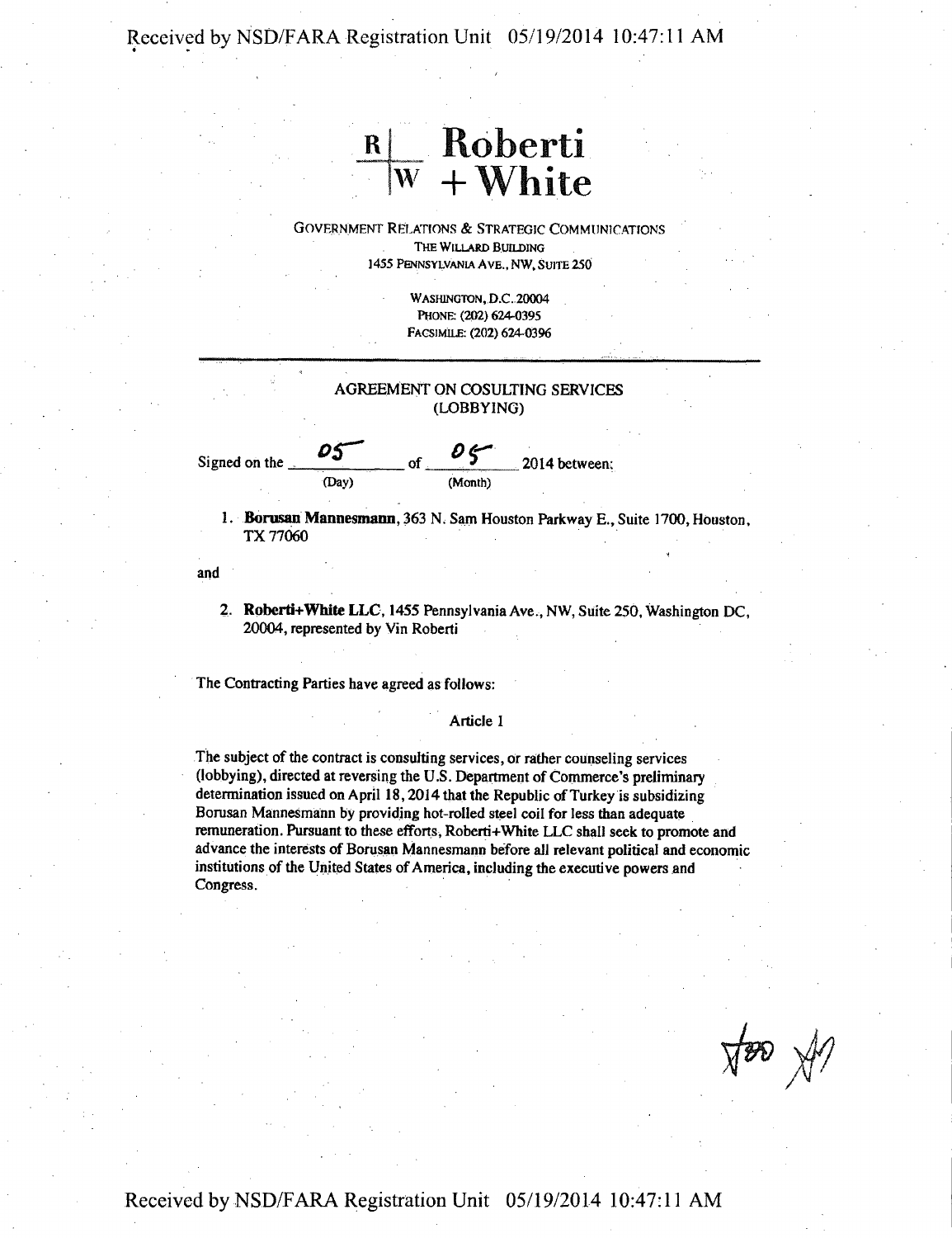#### Article 2

Roberti+White LLC is bound to provide quality services described under Article 1 of this Agreement within the scope of all current laws and regulations of the United States of America.

#### Article 3

Borusan Mannesmann agrees to provide Roberti+White LLC with all of the relevant information reasonably related to effectuating the services described under Article 1 of this Agreement.

#### Article 4

This Agreement shall commence upon signing and shall terminate on July 11,2014, unless the contracting parties agree to extend it. In such case, the Agreement shall continue on a month-to-month basis at the monthly rate described in Article 6 unless and until either party agrees to terminate the Agreement with 30-days written notice.

#### Article 5

Roberti+White LLC will undertake all activities and possible endeavors in prevention of detriment to Borusan Mannesmann by any third parties, or those that might negatively hinder the interests, reverence and ownership of Borusan Mannesmann.

Roberti+White LLC maintains and guarantees that it does not have any obligations towards any third party that might limit or bar their ability to perform and accomplish the obligations set forth under Article 2 of this Agreement.

#### Article 6

For the services set forth under Article 1 of this Agreement, Borusan Mannesmann agrees to disburse USD 75,000.00 (seventy-five thousand) to Roberti+White LLC forthe months of May and June of 2014, and a prorated amount for July 2014.

The first installment shall be payable upon the signing of this Agreement. Thereafter payment shall be due on the first day of each month.

Additionally, in the event Roberti+White LLC succeeds in reversing the US. Department of Commerce's preliminary determination described in Article 1, Borusan Mannesmann agrees to disburse a success fee of USD 150,000 (one hundred-fifty thousand) to Roberti +White LLC.

**2** 

 $\sqrt{\frac{1}{2}}$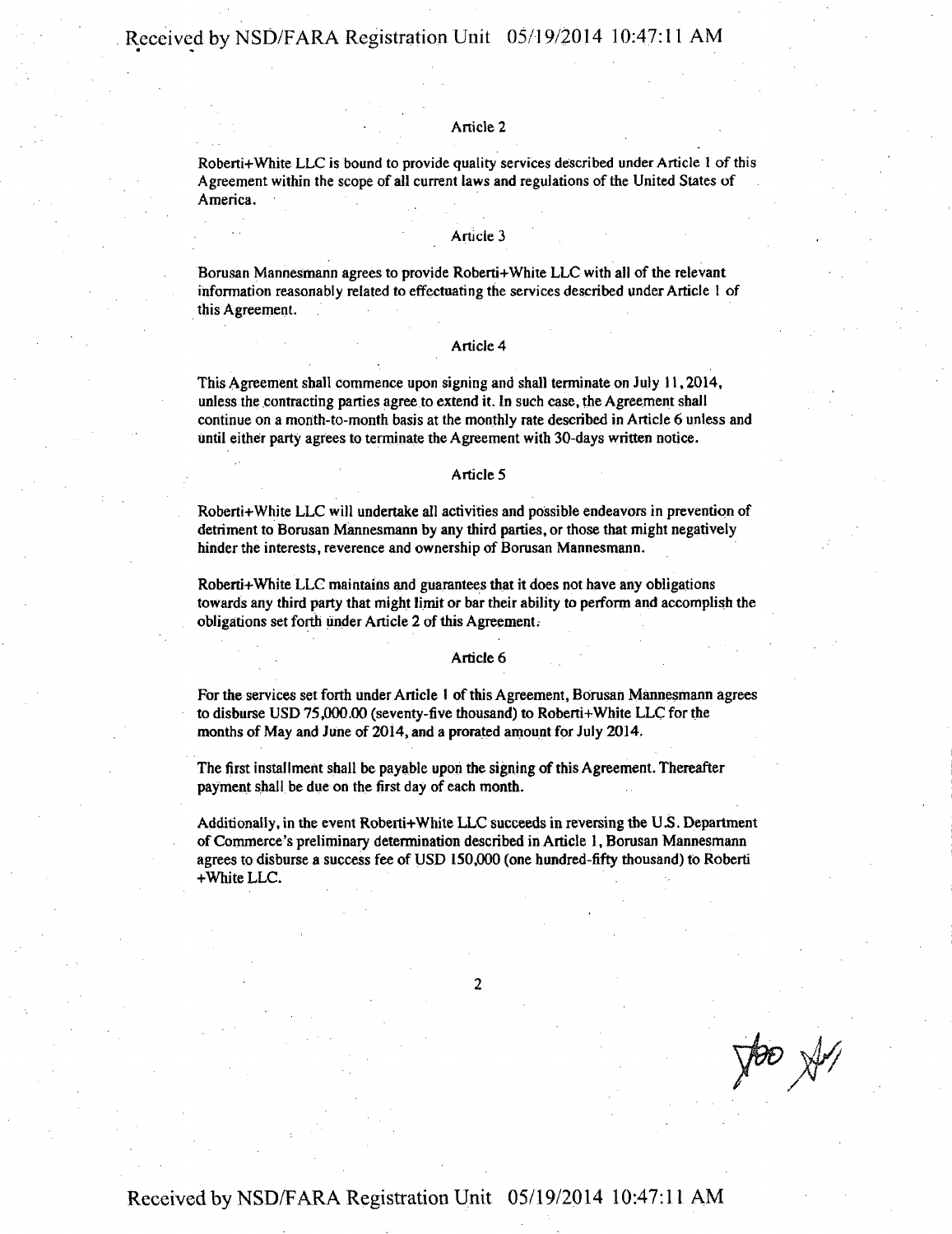## Article 7

Borusan Mannesmann will reimburse Roberti+White LLC for all expenses for any outof-state or international travel, but only when such travel has been pre-approved by Borusan Mannesmann.

#### Article 8

Pursuant to Article 6 Borusan Mannesmann shall remit payment to the following account belonging to Roberti+White LLC:

Bank Name: Bank Address:

Account Name: Account Number ABA Number: Contact: Email: Bank Phone:

Bank of Georgetown 1115 30th Street NW Washington, DC 20007 Roberti White LLC

Vincent Roberti vroberti ©robertiwhite .com 202355.1200

#### Article 9

Both Parties concur that this Agreement shall be treated as confidential.

Roberti+White LLC will undertake all acceptable measures to protect the confidential communication or other confidential information prepared and gathered by Roberti +White LLC or made available to Roberti+White LLC throughout the period of service described under Article 4 of this Agreement.

The obligations described in Paragraph 2 of this Article is furthermore binding after the expiration of this Agreement, but in no way does it bind Roberti+White LLC to fulfill its commitments towards the current laws and regulations of the United States of America.

All communication between the parties shall be realized through the authorized representatives of Borusan Mannesmann.

#### Article 10

Roberti+White LLC shall respect all boundaries and requests made by the FARA (Foreign Agents Registration Act), as Well as other laws and regulations of the United States of America.

Article 11

**3** 

 $\frac{1}{\sqrt{100}}$ 

**Received by NSD/FARA Registration Unit 05/19/2014 10:47:11AM**